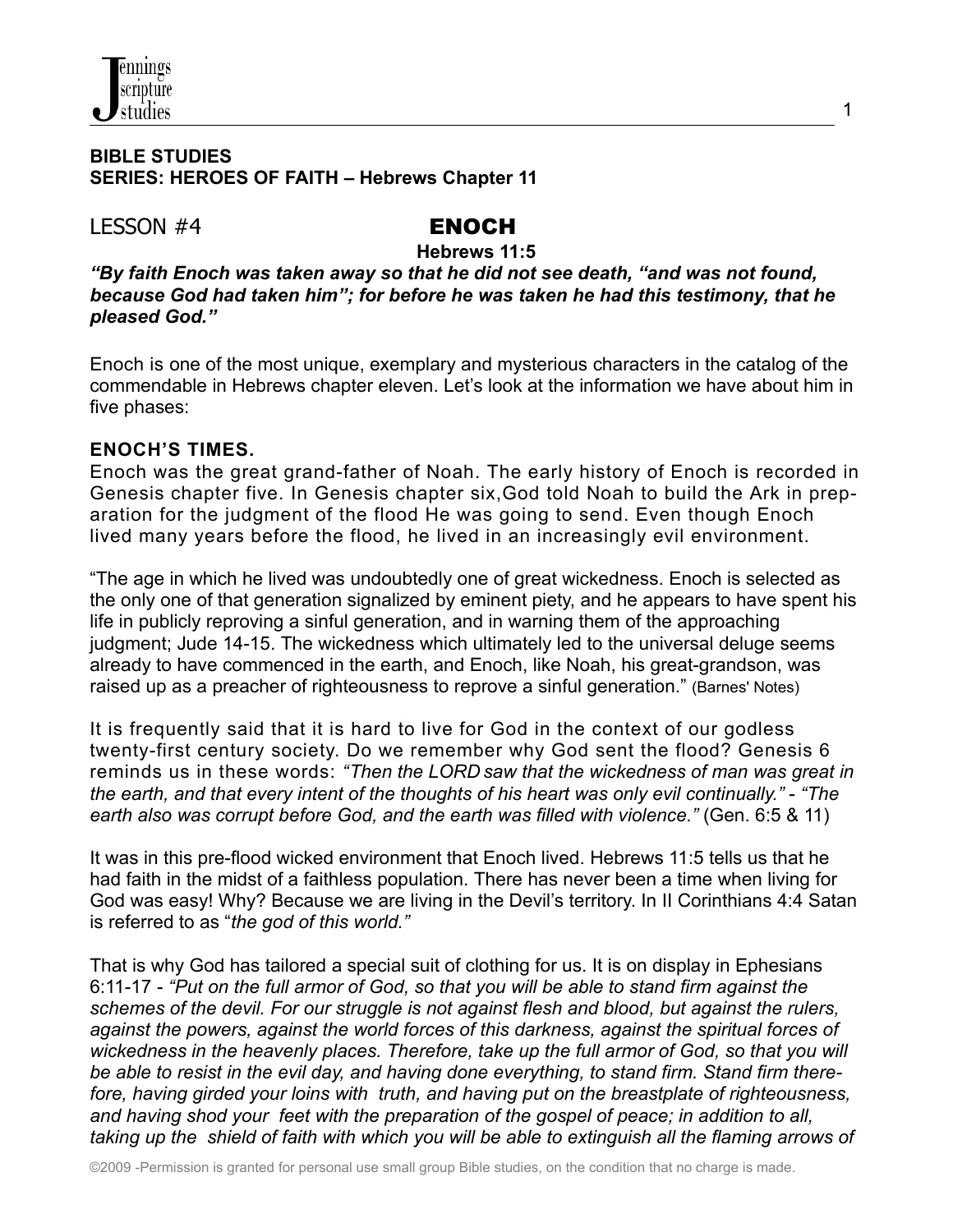the evil one. And take the helmet of salvation, and the sword of the Spirit, which is the word *of God."*

This suit is always in style for the child of God, never needs cleaning and never wears out! If we are wearing it every waking moment, we too, can demonstrate our faith in God regardless of the tough times in which we may find ourselves.

We are not living in times preceding a global flood, but we are living in times described by the Apostle Paul, when writing to Timothy, as "*perilous times*" (II Tim.3:1) and they require faith to overcome the lure and lair of the world.

# **ENOCH'S TESTIMONY.**

You don't have to go with the flow! Enoch walked with God against the current of popular opinion and conduct. He kept clear about God's will for his life; clean in his deportment and committed to live for God in a godless society.

Enoch's testimony is first recorded in ancient biblical history. Back in Genesis chapter five we read that "*Enoch walked with God three hundred years."* (Gen.5:22) Again, in v.24, the statement is repeated: *"And Enoch walked with God."* There are several noteworthy things about this walk of faith:

# *It Suggests That They Were Traveling At The Same Pace.*

Genesis 5:22a "*Enoch walked with God*."

Enoch walked *with* God. He did not run ahead; he did not lag behind. Walking with another requires mutual agreement. The prophet Amos understood this when he asked, *"Do two walk together unless they have agreed to do so?"* (Amos 3:3)

Let us not be like Peter who at one point in his life walked "*afar off"* (Matt.26:58) and was found in the enemies camp. Let us pray and practice the words of the old hymn:

"Close to Thee, close to Thee; All along my pilgrim journey, Savior let me walk with Thee."

Throughout the centuries men and women have known what it is to walk with God in holy Communion and companionship, and today we can know the same blessed experience as Enoch. What a joy it is to journey through life in step with God!

# *It Suggests That They Were Traveling On The Same Path.*

God, our Shepherd, leads us "*in the paths of righteousness for his name's sake."* (Psalm 23:3) We can't walk with God unless we walk the righteous path*. "But the path of the just is like the shining sun That shines ever brighter unto the perfect day. The way of the wicked wicked is like darkness; They do not know what makes them stumble."* (Prov.4:18,19) Walking with God means walking at God's pace, walking on God's path, and..

# *It Suggests That They Were Traveling To The Same Place.*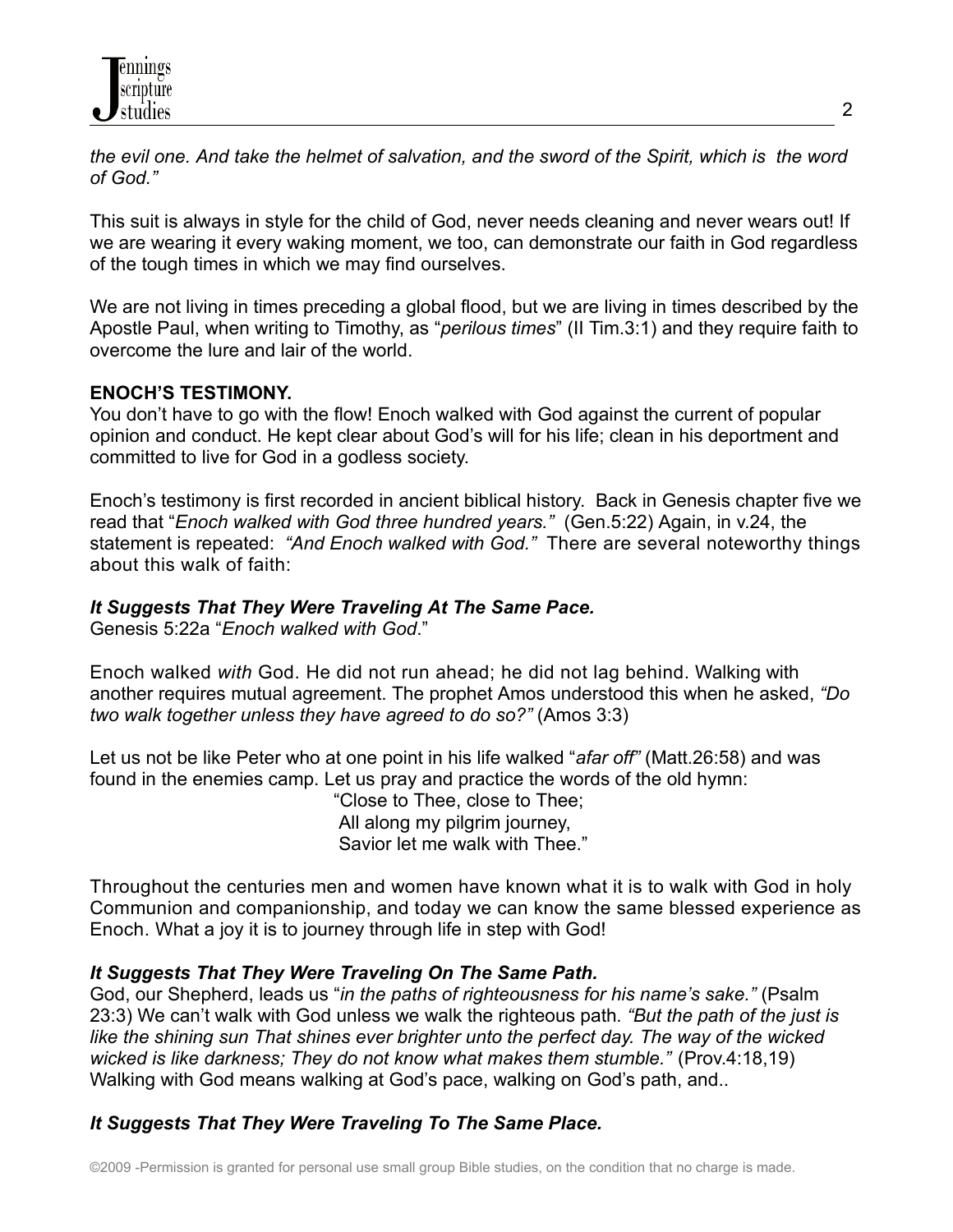Every path begins somewhere and leads to some place. Enoch and God were going to the same place. One can not walk together with another continuously and end up at two different destinations. When we walk with God we will end up where He does! And isn't that where we want to be? And where is that? "*The Father's house*"! (Psalm 23:6)

Enoch's walk was pleasing to God. He was like any other human but he had faith in God, and that faith issued in a pleasing lifestyle. It began with a heart attitude of faith and issued in his walking with his God. Only the person who walks with God, pleases God!

Walking with God is life's greatest adventure! What better epitaph could one have than that she/he walked with God? Oh, I almost forgot – Enoch did not have a tombstone, did he? So no epitaph!

# **ENOCH'S TEACHING.**

Although Enoch lived in the far distant past, he saw into the far distant future. The little New Testament book of Jude contains a great truth that Enoch taught*: "Behold, the Lord comes with ten thousands of His saints, to execute judgment on all, to convict all who are ungodly among them of all their ungodly deeds which they have committed in an ungodly way, and of all the harsh things which ungodly sinners have spoken against Him."* (Jude v.14,15)

Here is a remarkable prophetic proclamation coming down to us from before the time of the flood in Noah's day, when Enoch lived on the earth. Several New Testament writers also warn of God's judgment in similar words to those of Enoch. Paul, in II Thess.1:7-9 "the Lord Jesus will be revealed from heaven with His mighty angels in flaming fire, dealing out retribution to those who do not know God and to those who do not obey the gospel of our Lord Jesus. These will pay the penalty of eternal destruction, away from the presence of the Lord and from the glory of His power…." And Peter writes similarly in II Peter 3:3-7.

But back to Enoch's teaching. Enoch's prophecy said that coming judgment:

- Is Personal *"Behold, the Lord comes with ten thousands of His saints""*
- Is Universal "*to execute judgment on all"*
- Is Impartial "to convict all who are ungodly among them of all their ungodly deeds which they have committed in an ungodly way, and of **all** the harsh things which ungodly sinners have spoken against Him."

There remains this question: "How did Enoch know of God's coming judgment?" God told him! Enoch "*walked with God"* and God communicated with him. Enoch was certainly on a friendship basis with God after walking with Him all those years.

It is said of Moses, *"the LORD used to speak to Moses face to face, just as a man speaks to his friend."* (Exodus 33:11) Also, Abraham was called *"the friend of God."* (James 2:23) *"The LORD said, "Shall I hide from Abraham what I am about to do…?"* (Gen.18:17) So, no doubt, the same Lord told Enoch about coming judgment.

Let us make sure that we are not numbered among those cited in Enoch's prophecy as being "*ungodly*" but that we are numbered among the "*godly*."

©2009 -Permission is granted for personal use small group Bible studies, on the condition that no charge is made.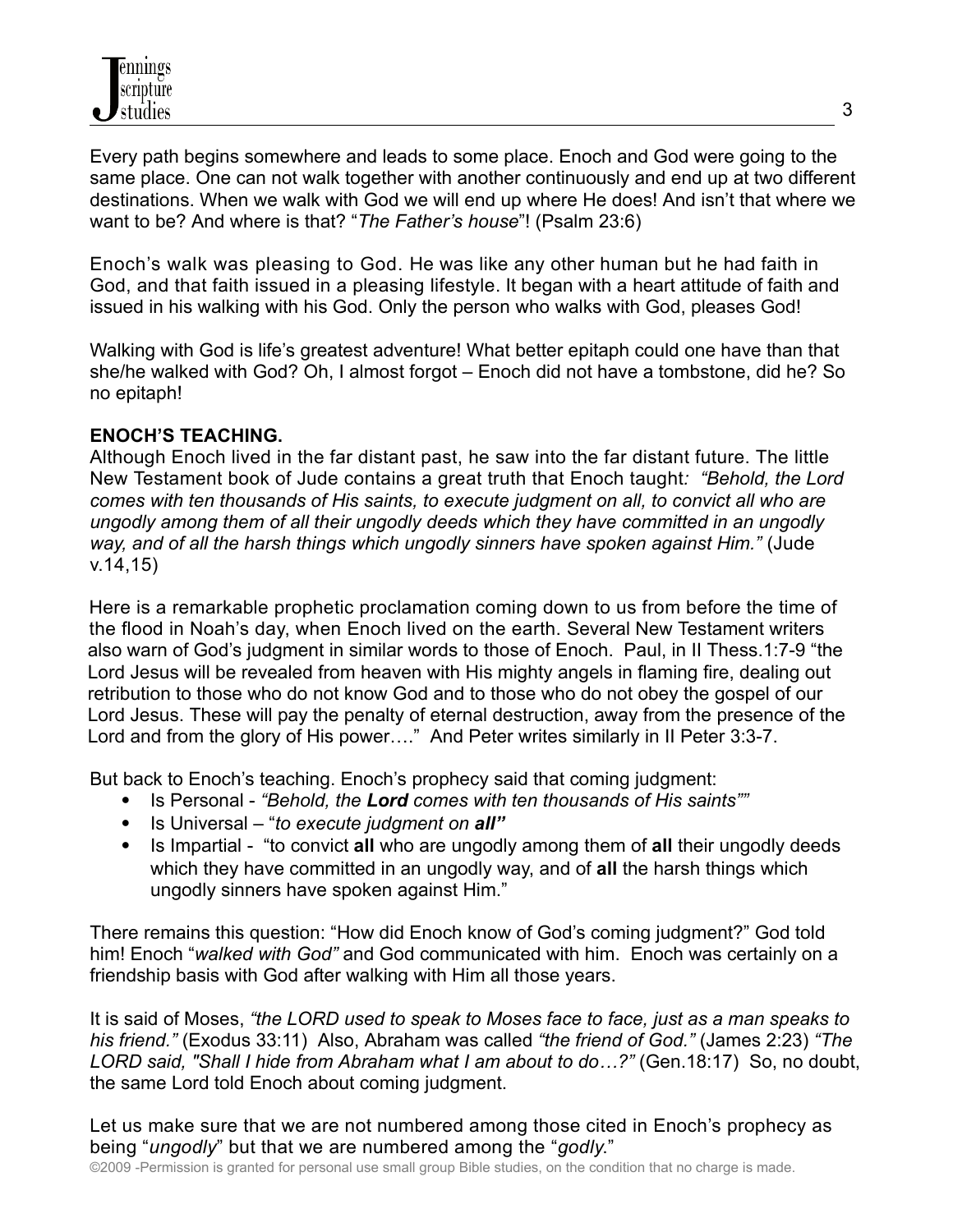### **ENOCH'S TRANSFER.**

Enoch had a most unique and dramatic exodus from this earth. Hebrews 11:5 notes that "*Enoch was translated that he should not see death; and was not found, because God had translated him: for before his translation he had this testimony, that he pleased God."*

#### **Note different translations:**

**KJV**: *"By faith Enoch was translated that he should not see death";* **NKJV**: "*By faith Enoch was taken away so that he did not see death";* **NIV**: *"By faith Enoch was taken from this life, so that he did not experience death";*

**NASU:** *"By faith Enoch was taken up so that he would not see death;*

**TLB:** *"God took him away to heaven without dying; suddenly he was gone because God took him."*

Regardless of how it is stated, Enoch experienced a sudden transference from earth to heaven in a most dramatic way. The Hebrew word "*heurisko"* is used and means: "*to disappear; no longer to be found."* Hebrew often uses sentences that have no verb. The expression is simply two words for the negative with a prominal suffix on the end - "*not he,*" to which, in English, we must add the verb "*was*" to make sense, therefore, "*he was not*." This is the way the KJV translation renders it which is usually quite literal. The NIV has it, *"he was no more."*

Clearly the context shows there was something different about Enoch's end from those mentioned previously, of whom it was said, *"and he died"*; whereas, with Enoch it is said, *"he was not"* because of something different. And the difference was that *"God took him,"* implying that he did not die an ordinary human death. So the implication is that he was taken without death

The Hebrew commentary by Casuto sites these examples from the same Hebrew construction:

Psalm 103:16 - *"When the wind has passed over it, it is no more"* Prov 12:7 *"The wicked are overthrown and are no more"* Job 7:21 *"You will seek me, but I will not be."* Job 8:22 *"the tent of the wicked will be no longer."*

Enoch's rapid removal from the earth is a foreshadowing of the sudden taking away of the saved ones at the return of our Savior. 1 Thess. 4:17 states we *"shall be caught up."*

Enoch's departure reminds us that at the Lord's *appearance*, there will be our *disappearance*! We, too, will be transferred from earth to heaven in an unusual manner as was Enoch.

## **ENOCH'S TRUST.**

We must not forget, that the reason that we are focusing on Enoch at all, is because of his faith. Heb. 11: 5 *"By faith Enoch …."* . Faith is trust. "Its primary idea is trust. A thing is true, and therefore worthy of trust." (Easton)